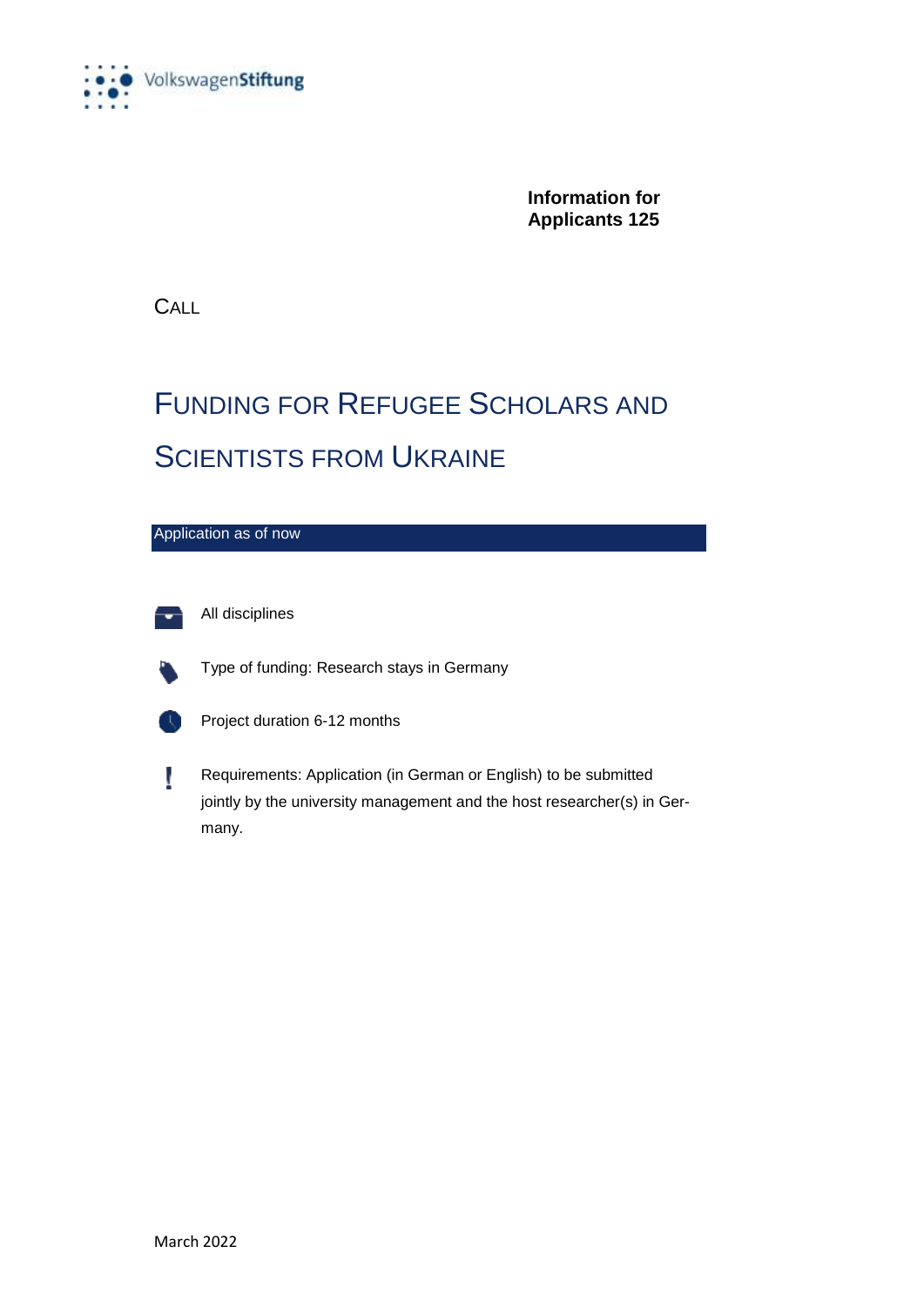

#### **1** OBJECTIVES

The invasion of Ukraine by the Russian army at the end of February 2022 has triggered a dramatic movement of refugees. Many Ukrainian researchers are expected to seek refuge outside their home country or have indeed already left. This funding offer is designed to enable them to continue their research work for at least a limited time in Germany.

#### 2 FUNDING OPPORTUNITY

The funding opportunity is aimed at Ukrainian scholars and scientists who have already fled to Germany following the Russian invasion of their country or who are expected to arrive in Germany in the coming weeks.

It offers both doctoral students and postdocs as well as established researchers across all disciplines the opportunity to continue their research for a period of 6- 12 months as members of working groups at universities or research institutes in Germany.

Funding includes a monthly stipend of 1,700 euros (for doctoral students) or 2,300 euros (for postdocs) and, if applicable, a family allowance of up to 500 euros a month, as well as a small amount for running expenses needed to conduct the research.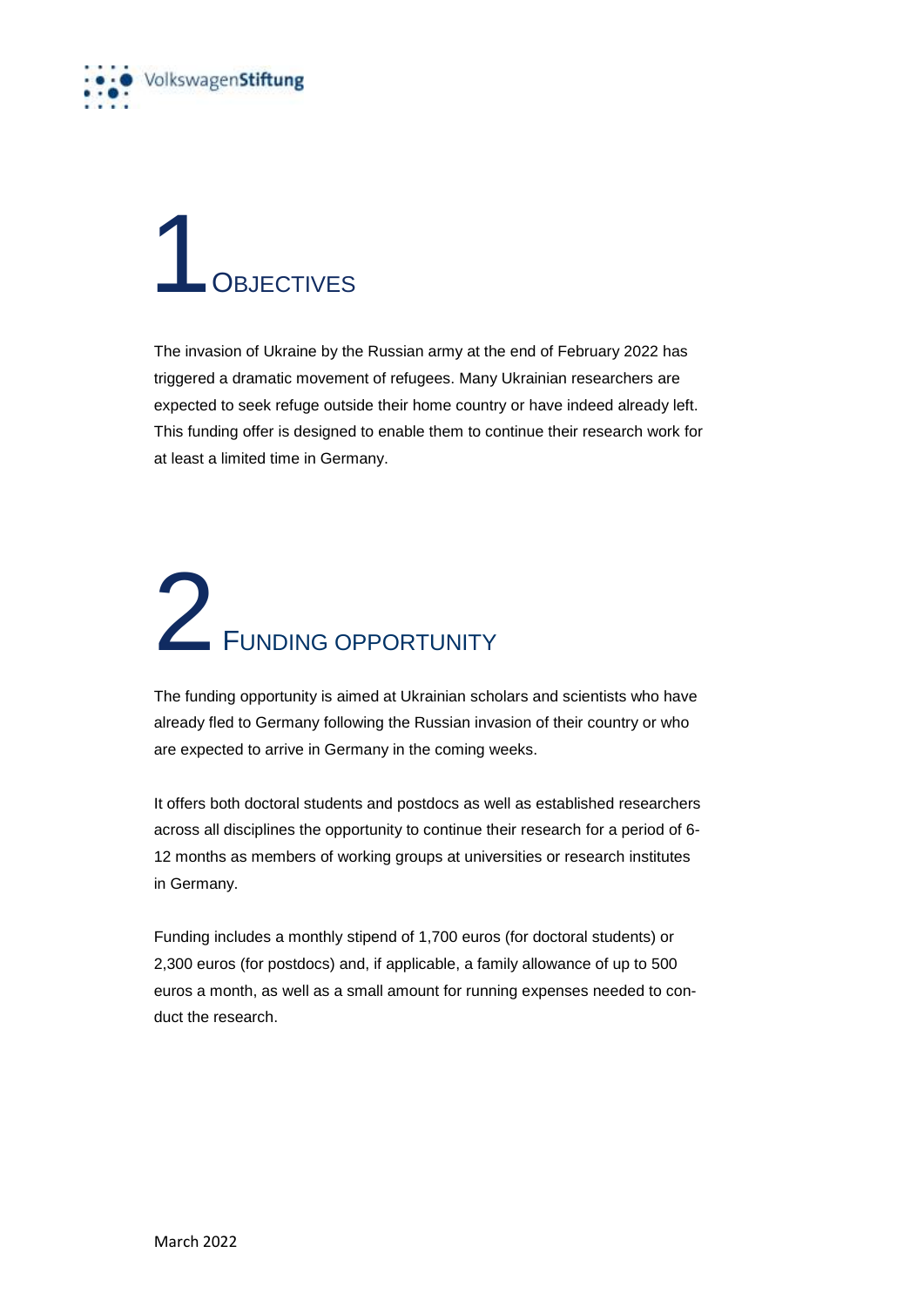

## 3 FUNDING FRAMEWORK

Eligible to apply are, under the leadership of the head of the respective institution, scientists in Germany who hold a doctorate, lead a research group at a German university or research institute, and are able to provide a temporary workplace for the visiting Ukrainian researcher(s).

 The Foundation welcomes university or research institute managements to submit group applications for the inclusion of several refugees in one or more working groups. A total of up to 100 scholarships can be awarded to Ukrainian researchers at all career levels.

### APPLICATION AND SELECTION PROCESS

Under the pressing circumstances, the Foundation seeks to provide swift and unbureaucratic assistance. This can only be achieved through the trusting cooperation of all persons and organizations involved. Therefore, the following application procedure must be observed:

The application (in German or English) has to be submitted jointly by the university management and the host researcher(s) in Germany. The hosting university is responsible for checking the academic qualifications of the visiting researchers. Should funding be approved, the academic institution submitting the application also becomes the recipient of the grant. It shall subsequently be responsible for providing timely material support for the visiting researchers and assisting them in setting up appropriate payment channels.

Applications must be submitted via the online application portal on the Foundation's website. There are no deadlines for their submission. The Foundation ensures that funding decisions are made on an ongoing and timely basis.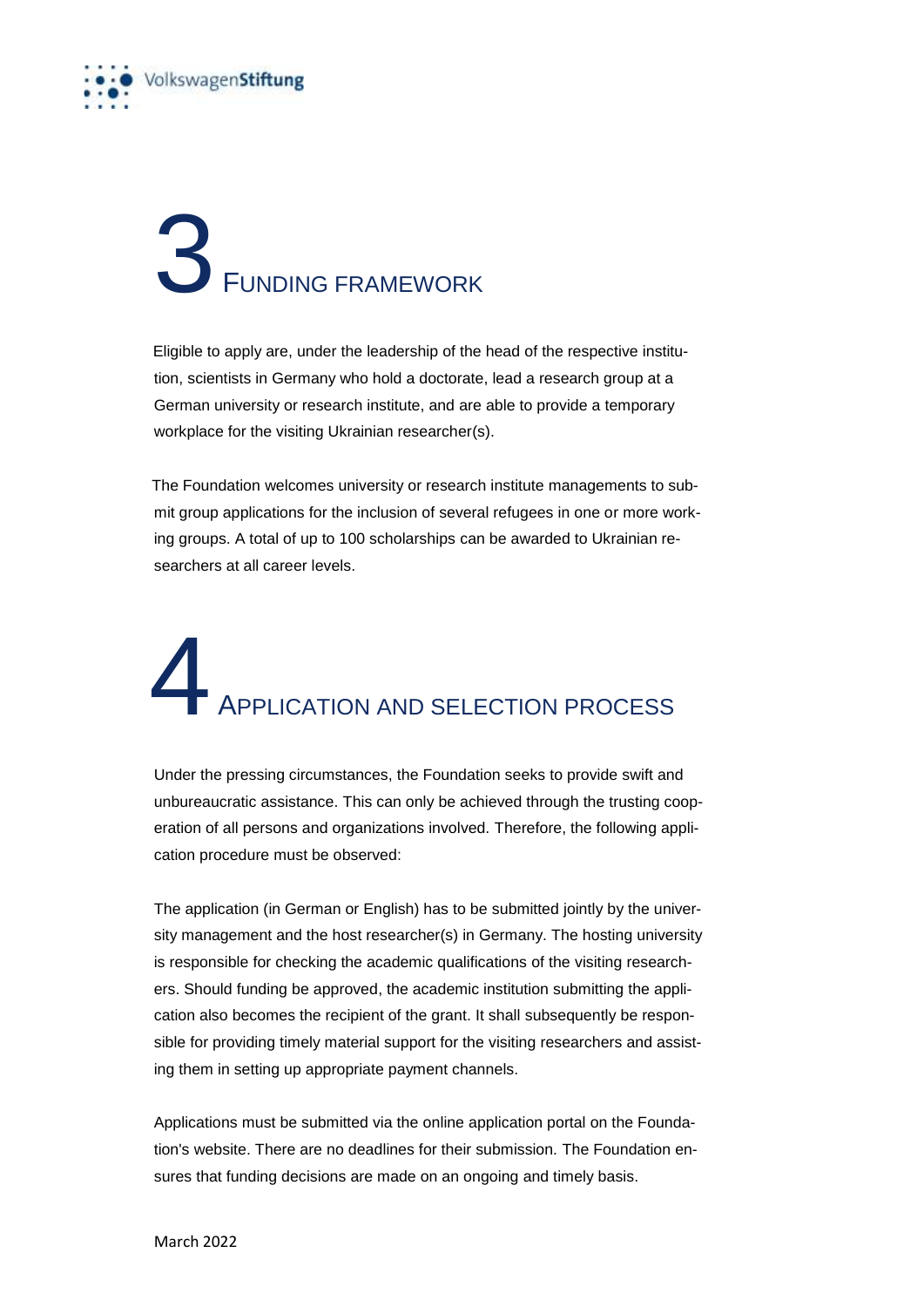

As far as necessary, the host institutions also support the funded researchers in applying for further support benefits. This includes social benefits as well as any financial support that may be available from other funding organizations. If follow-up funding, for example from the Alexander von Humboldt Foundation, the German Academic Exchange Service, the German Research Foundation or through local aid measures, becomes possible, this must be claimed directly from the respective funding agency. In such cases, the Volkswagen Foundation will discontinue its financial support and redirect the funds for further ad hoc support measures.

### 5 CHECK LIST

The forms contained in the Foundation's online application portal must be filled out with information on the host researcher(s) and institution submitting the application (grant recipient), details of the proposed project (title, duration, application amount) and budget. The following supporting documents must also be uploaded as attachments (pdf files):

- Cover letter incl. explanation of how the contact originated
- Brief description of the topic to be dealt with (1-3 pages)
- Time and work schedule
- Explanation of budget
- Curriculum vitae and publication list of the visiting Ukrainian researcher(s)
- Statement of the German host researcher(s)
	- o concerning the academic qualification of the Ukrainian researcher(s)
	- o regarding the workplace and integration into the research group